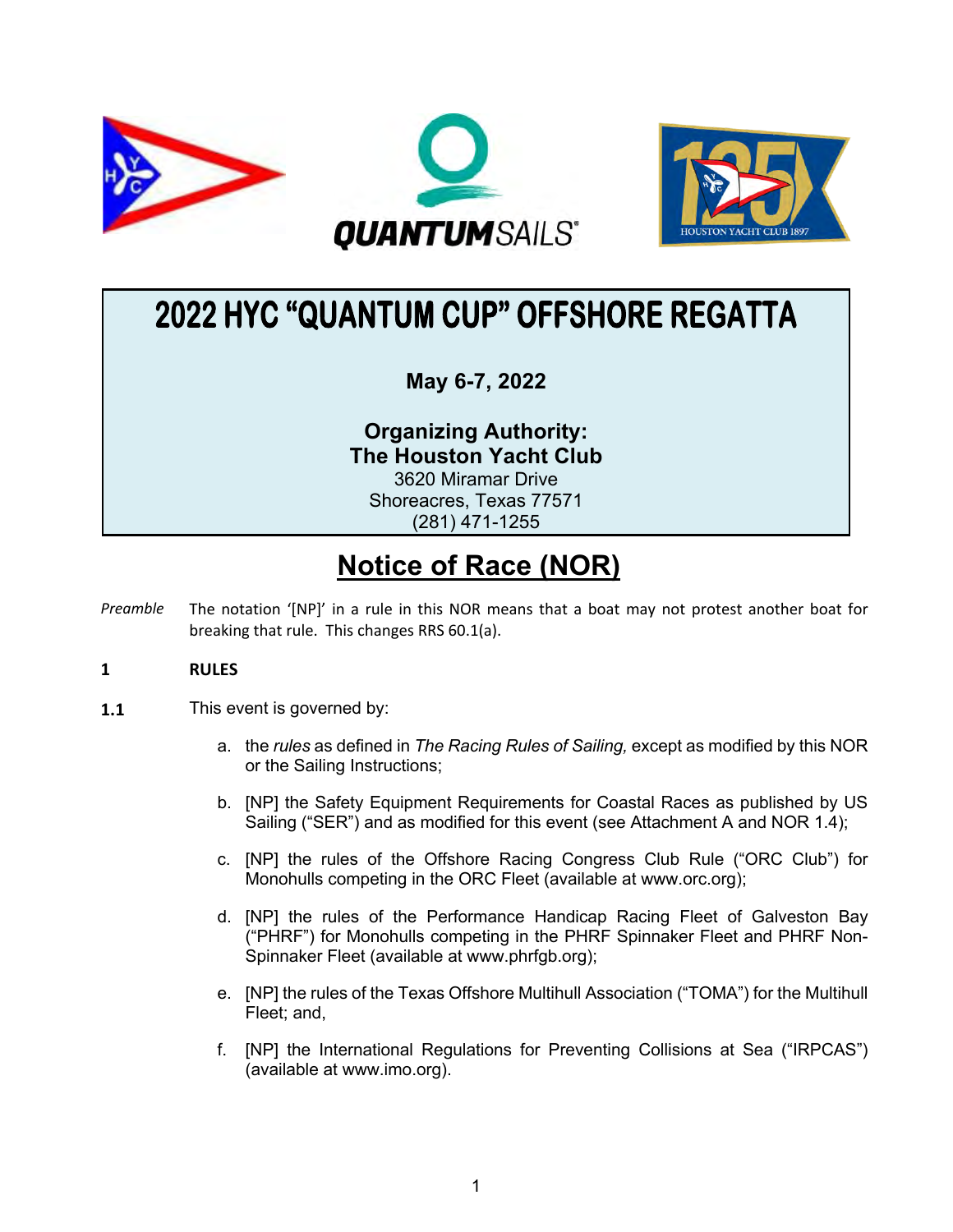- **1.2** The rules of Part 2 of *The Racing Rules of Sailing* are replaced by the IRPCAS between sunset and sunrise.
- **1.3** The Race Committee may file a protest if it has reason to believe a yacht has failed to abide by the SER as modified for this event (see Attachment A and NOR 1.4).
- **1.4** Modifications to SER:
	- **a. Lifelines:** The requirements for lifelines are modified to allow vinyl or other coating on the lifelines provided any stained coating is removed to establish that the lifelines have not corroded. Competitors are advised to exercise special care to ensure that any coated lifelines have been tested prior to racing, as evidence of corrosion is not alwaysvisible.
	- **b. Flares:** The requirements for flares are modified to allow the use of Coast Guard approved flares in lieu of SOLAS flares as long as the type and quantity comply with the requirements of the relevant SER paragraph and they are not older than the expiration date.
	- **c. Special Requirements for Pulpits, Stanchions, Lifelines and Bilge Pumps on Multihulls:** Jackstays and clipping points may be substituted for lifelines or pulpits, according to the following conditions:
		- a. Jackstays shall be a dedicated piece of safety equipment installed before the start of the race and remain in place until the boat is securely berthed after finishing therace.
		- b. Jackstays must be installed to allow a crewmember while clipped on to move readily between the working areas on deck and the cockpit, with minimum of clipping and unclipping operations.
		- c. Each crew member shall have a safety harness (or combined with inflatable vest) andtether
		- d. All crewmembers in the cockpit, on deck or nets between sunset and sunrise must be clipped on.
		- e. In accordance with Multihull SER 2.5.2, a boat shall have a portable manual bilge pump of at least 10 GPM capacity capable of dewatering any part of the boat. Whennot in use, the pump shall be attached to the boat.
- **1.5** [NP] Competitors and support persons shall comply with any reasonable request from an event official.

#### **2 ADVERTISING**

**2.1** [NP] Boats may be required to display advertising chosen and supplied by the Organizing Authority. As a courtesy to our valued race sponsors, no other advertising may be displayed at this event without prior written permission of the Organizing Authority. This rule applies from 7:00 p.m. on May 6, 2022 until the time a boat finishes racing in this event.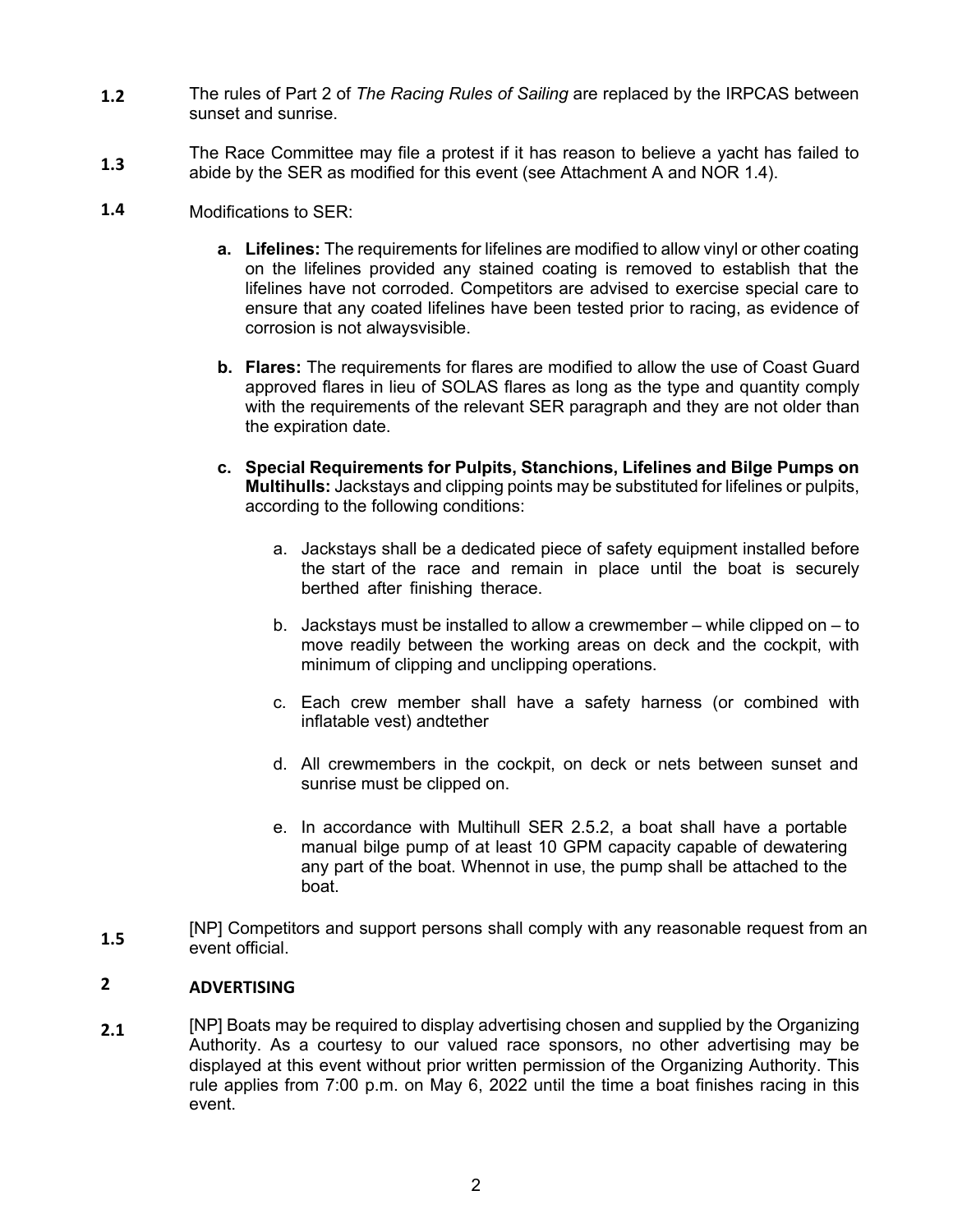#### **3 OFFICIAL NOTICE BOARD**

**3.1** The Official Notice Board will be online at: www.regattanetwork.com/event/24372.

### **4 SAILING INSTRUCTIONS**

**4.1** The sailing instructions will be available online on the Official Notice Board on or before 7:00 p.m. on May 6, 2022. A limited number of printed copies may be available on request at the Skipper's Meeting. As a courtesy, sailing instructions may also be posted on the "HYC Race Information" board located in the breezeway adjacent to the HYC Office.

### **5 ELIGIBILITY, EQUIPMENT, AND ENTRY**

- **5.1** This regatta is open to all boats of the ORC Spinnaker, PHRF Spinnaker, PHRF Non-Spinnaker, One Design, and Multihull classes that are at least 27 feet length on deck.
- **5.2** A minimum of three boats constitutes a class.
- **5.3** Eligible boats may enter by completing the online entry form at the event website at www.regattanetwork.com and timely paying the required Entry Fee by Wednesday, May 4, 2022 at 5:00 p.m. Entries received on or after 5:00 p.m. on May 4, 2022 are considered late. All registrations must be made online. There will be no onsite registration.
- **5.4** The Race Committee shall have full authority to determine the suitability of any boat for entry, or for entry in any class or fleet, and may divide any fleet into divisions or classes at its sole discretion.
- **5.5** The Multihull Fleet is open to any TOMA-rated Multihull of at least 27 feet length on deck. The multihull fleet may include a cruising class provided at least three boats register for the cruising class on or before 5:00 p.m. on May 4, 2022.
- **5.6** Each boat must be properly documented with the U.S. Coast Guard or properly registered with a jurisdiction within the United States. Vessels registered with a jurisdiction outside the United States may enter with prior written approval of the Principal Race Officer.
- **5.7** Each boat shall conform to U.S. Sailing's Safety Equipment Requirements for Coastal Races (SER), with exceptions and changes as listed on Attachment A and NOR 1.4.
- **5.8** Monohulls shall have a minimum crew of four capable sailors.
- **5.9** Multihulls shall have a minimum crew of three experienced and capable sailors.
- **5.10** Entry is not complete until the Organizing Authority receives a Waiver and Release of Liability from each skipper and crew member. Skippers' waivers are submitted with the online entry process. All crew waivers shall be submitted online no later than the Skippers' Meeting or may be scanned and sent to the attention of HYC Race & Regatta Chair, Yolanda Cortes Mares, by email at ymares@earthlink.net. The Skipper must ensure that before the Skippers' Meeting (a) all crew members are listed in the boat's registration and (b) every crew member has executed a Waiver and Release of Liability. No crew member substitutions or additions will be permitted after the Skippers' Meeting. It is the skipper's obligation to insure that each crew member is listed on the on-line listing of waivers received prior to the start of the race to verify that the boat has met the entry requirement. At the discretion of the Race Committee Chair, crew member waivers may be accepted after the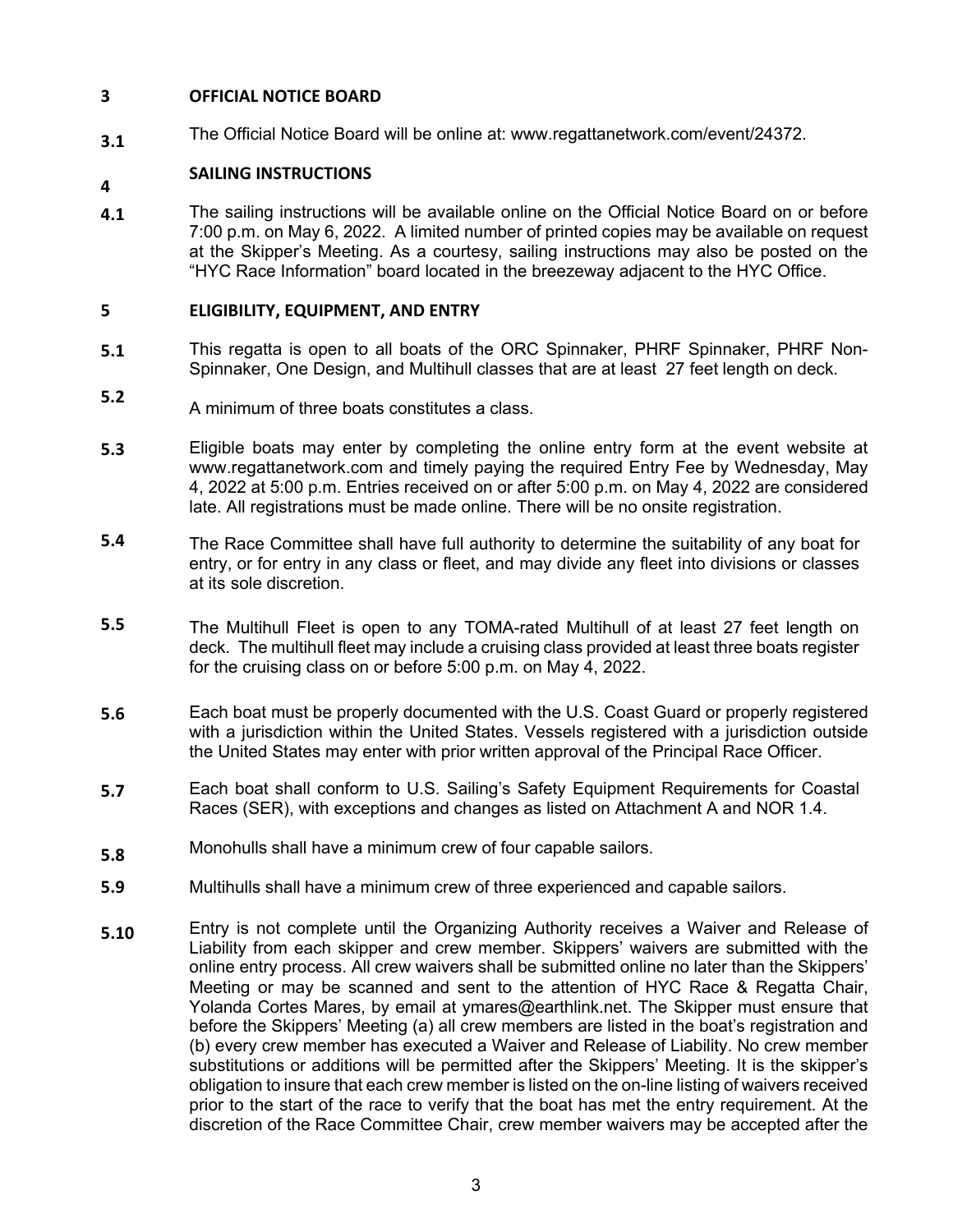Skipper's Meeting but prior to the race start. Failure to submit a waiver for each crew member will result in the entry being incomplete, and the boat will not be considered to be participating in this event.

- **5.11** In accordance with RRS 78, each boat shall provide the following required rating certificate or verify its existence before a boat races:
	- a. Each boat racing in an ORC fleet shall have and provide a copy of her current 2022 ORC certificate.
	- b. Each boat racing in a PHRF fleet shall be on the current PHRF-GB valid list or provide a copy of her current 2022 PHRF-GB certificate.
	- c. Each boat racing in a Multihull fleet shall submit a current rating certificate from the Texas Offshore Multihull Association.
- **5.12** Rating certificates may be scanned and uploaded with your registration, or may be sent to the attention of HYC Race & Regatta Chair, Yolanda Cortes Mares, by email at ymares@earthlink.net.
- **5.13** By entering this event, each skipper, boat owner, and boat owner's representative agree to be bound by *The Racing Rules of Sailing* and by all other *rules* that govern this event.

#### **6 FEES**

- **6.1** The required Entry Fee is \$200 per boat. It does not include any meal tickets or refreshments and it does not include slip rental fees. US Sailing members receive a \$10.00 discount. The Entry Fee is payable by credit card. Houston Yacht Club members may pay by club charge.
- **6.2** Late entries may be accepted at the discretion of the Regatta Chair, but will require an additional late fee of \$50 per boat.

### **7 SCHEDULE**

#### **7.1 Wednesday, May 4, 2022:**

**• 5:00 p.m.:** Registration deadline. Late fees assessed after this time.

#### **7.2 Friday, May 6, 2022:**

**• 7:00 p.m.:** Skipper's Meeting and party (cash bar, food will be available for purchase) at Marina Bar & Grill, Galveston Yacht Basin, 715 N. Holiday Drive, Galveston, Texas 77550 (409) 765-3033.

### **7.3 Saturday, May 7, 2022:**

**• 9:00 a.m.:** First Warning Signal for all boats.

### **Saturday, May 21, 2022:**

- **5:00 p.m.:** Awards presentation at the HYC Clubhouse.
- **8 VENUE**

**7.4**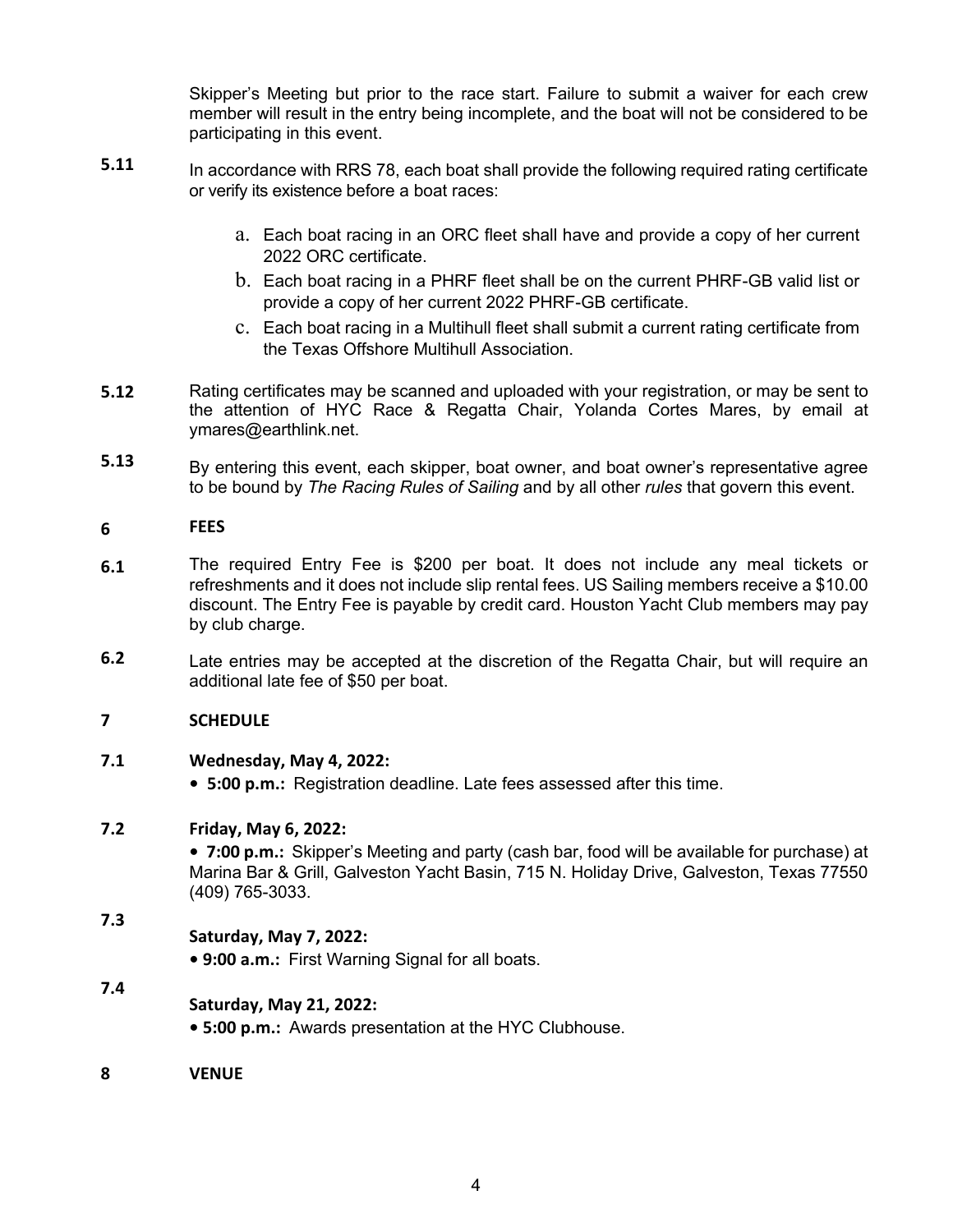**8.1** Primary berthing and event facilities will be located at Galveston Yacht Basin before the race and at Houston Yacht Club after the race.

### **THE COURSE**

**9**

**9.1** The racing area will be in the Gulf of Mexico, offshore of Galveston Island, to seaward of the Houston Ship Channel marker #11 (see the diagram below). The course will be a distance course with fixed marks. The approximate course length is 30 to 40 nautical miles. Sailing Instructions may provide a shorter course for the PHRF Non-Spinnaker Fleet than all other fleets.



#### **10 SCORING**

**10.1** All PHRF, One Design, and Multihull classes will be scored based on **PHRF Time-on-Distance (TOD)** scoring. The ORC fleet will use the single number **All-Purpose Time-On-Time (TOT)** scoring.

#### **11 PENALTIES AT THE TIME OF AN INCIDENT**

- **11.1** For all boats racing PHRF Non-Spinnaker, RRS 44.1 is changed so that the Two-Turns Penalty is replaced by the One-Turn Penalty.
- **11.2** For all boats racing PHRF Spinnaker, ORC Spin, One Design, and Multihull, a boat may either take a One-Turn Penalty when she may have broken one or more rules of Part 2 in an incident while racing or may take a 5 minute Scoring Penalty. This changes the first sentence of RRS 44.1 and 44.3(c). A boat that takes a Scoring Penalty shall display a yellow flag at the first reasonable opportunity after the incident, keep the yellow flag displayed until finishing, and inform the Race Committee of the identity of the other boat involved in the incident at the first reasonable opportunity and within the protest time limit.

#### **12 DOCKING / BERTHING**

**12.1** The Topside Marina located at the Galveston Yacht Basin will be the primary regatta facility. Skippers and boat owners are required to make their own arrangements with Topside Marina for slip availability on May 6, 2022 and May 7, 2022 and pay all slip fees directly to Topside Marina. A limited number of slips without electricity are available on a first come first serve basis. Slip availability with electricity will be released by Topside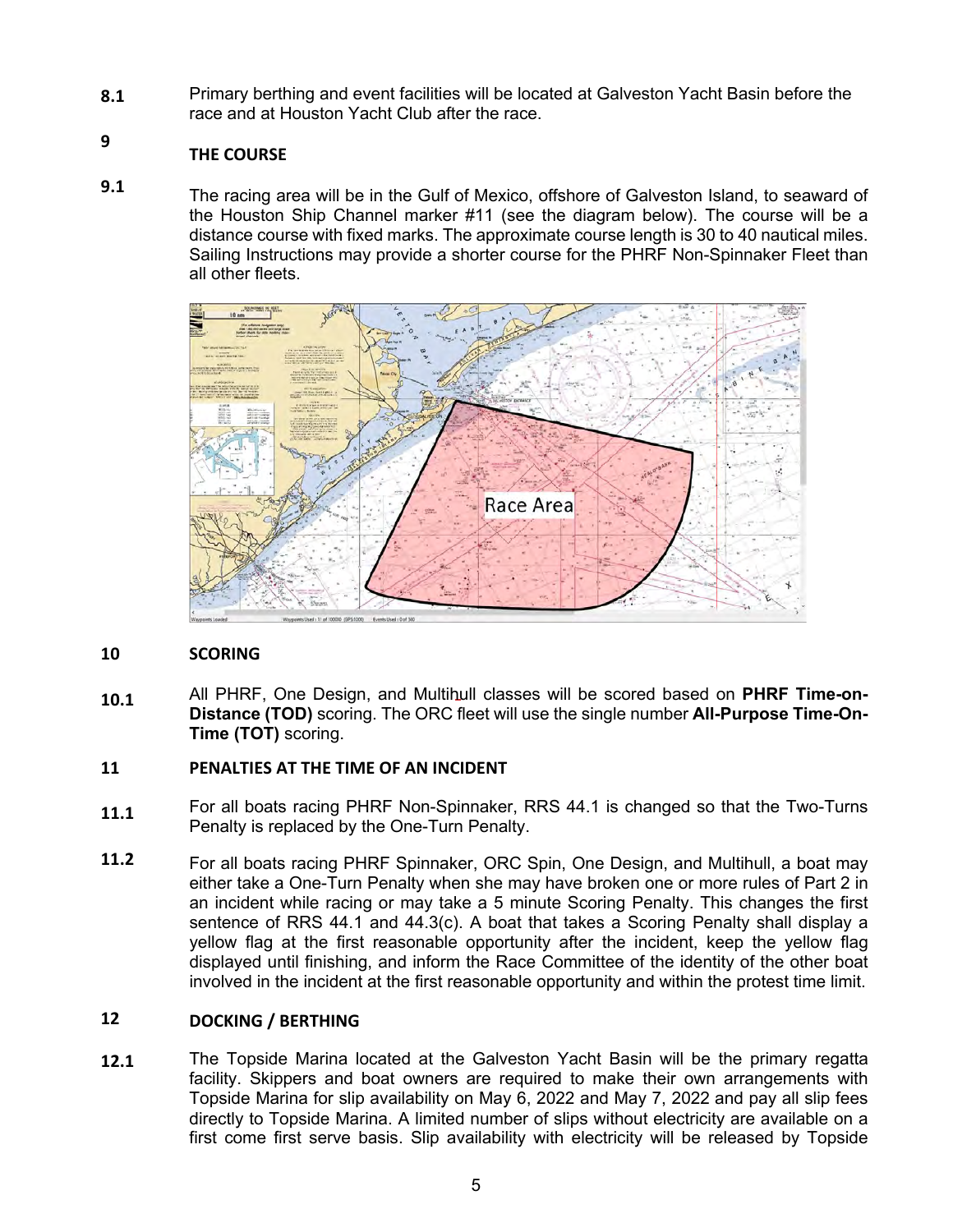Marina approximately one week before the event. Reservations are required. Dockage is assigned by Topside Marina upon arrival only with a prior reservation. Any boat docking at the Topside Marina shall comply with all instructions from the Topside Marina. For more information and to reserve a slip (with or without electricity), please call Topside Marina at (409) 765-3000, dial 2 for leasing, ask for Jessica and ask for a slip for "The Quantum Cup". It is anticipated that availability of slips with electricity from Topside Marina may increase for future HYC offshore events.

#### **13 RADIO COMMUNICATIONS**

- **13.1** VHF radios are required. In addition, each boat is requiredto carry a cell or satellite phone and shall provide necessary information and authority so the Race Committee can send text messages to the boat during the event. During registration, each boat shall provide the MMSI Number registered to the boat.
- **13.2** [DP] Except in an emergency, a boat shall neither make radio transmissions while racing nor receive radio communications not available to all boats. This restriction also applies to mobile telephones.

#### **14 RISK STATEMENT**

**14.1** Competitors in this event participate entirely at their own risk. RRS 3 states: 'The responsibility for a boat's decision to participate in a race or to continue to race is hers alone.' By participating in this event each competitor and boat owner agrees and acknowledges that sailing is a potentially dangerous activity with inherent risks of damage and injury. These risks include strong winds and rough seas, sudden changes in weather, failure of equipment, boat handling errors, poor seamanship by other boats, loss of balance on an unstable platform and fatigue resulting in increased risk of injury. **Inherent in the sport of sailing is the risk of permanent, catastrophic injury or death by drowning, trauma, hypothermia or other causes.**All competitors in the crew, the skipper, and boat's owner participate in this regatta entirely at their own risk; by registering in this event, the person in charge of each boat acknowledges that the skipper, boat's owner, and all competitors in the crew are aware of this Risk Statement, accept RRS 3, and waive liability. Houston Yacht Club will not accept any liability for any property damage or personal injury, COVID-19, or death sustained in conjunction with or prior to, during, or after the regatta.

#### **15 DISCLAIMER OF LIABILITY**

**15.1 The Race Organizers (including Houston Yacht Club, the Race Committee, the sponsors of the HYC "Quantum Cup" Offshore Regatta, the Protest Committee, and/or their respective members, officers, board of directors, board of trustees, and event volunteers) will not be responsible for damage to any boat or other property or the injury to any competitor, including COVID-19 or death, sustained as a result of participation in this event prior to, during, or after the regatta. By participating in this event, each competitor agrees to release the Race Organizers from any and all liability associated with such competitor's participation in this event to the fullest extent permitted by law.** Neither the adoption of the Special Equipment Requirements, their use and modification by the Organizing Authority, nor the inspection of a boat in any way reduces the complete and unlimited responsibility of the skipper. It is the sole and exclusive responsibility of the skipper and crew of a boat to decide whether or not to start or continue racing in this event.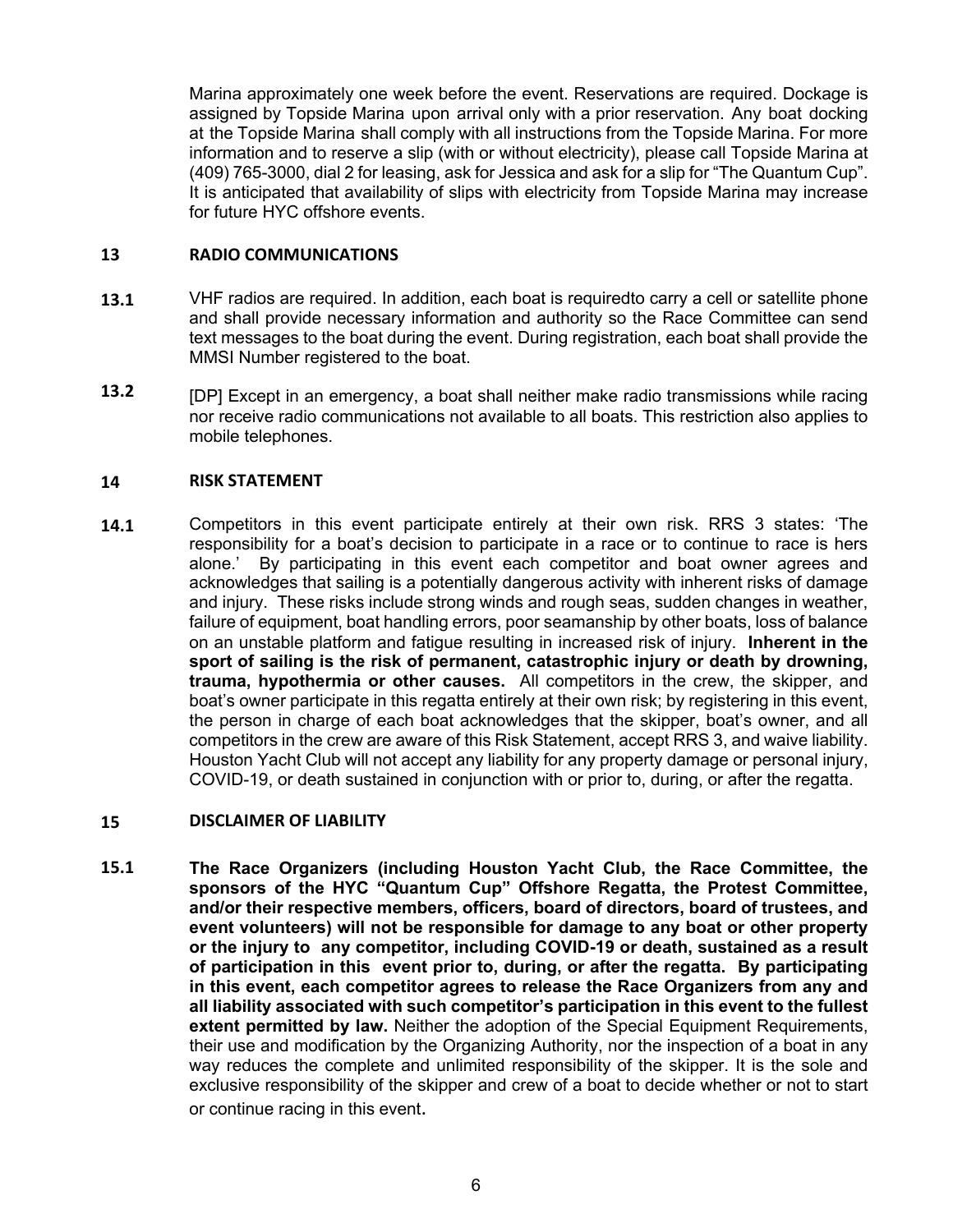### **16 INSURANCE**

**16.1** [NP] Each participating boat shall be insured with valid third-party liability insurance with a minimum coverage of \$300,000 per event or the equivalent.

#### **17 PHOTOGRAPHY**

**17.1** For and in consideration for participation in this regatta, each boat's skipper, owner, charterer, and crew extend to Houston Yacht Club, Quantum Sails, and their personnel the absolute right and permission for any photography and video coverage taken of persons and/or their boat during this event to be published in any media worldwide for any editorial, promotional, and/or advertising purpose or to be used in press information.

#### **18 PRIZES**

- **18.1 GRAND PRIZE: Quantum Sails will be giving \$2,000 off any sail (Note: if the sail is under \$2,000, you will receive only the sail and not the remainder in cash or services) to the chosen winner at the Awards Ceremony at 5:00 p.m. on Saturday, May 21, 2022 at Houston Yacht Club. It will be a random drawing for ALL boats that entered and raced this event. You must be present at the Awards Ceremony to win. We would like all skippers to attend the Awards Ceremony in person, but if the skipper cannot attend, someone from the winning boat must be present to win. We will check the crew entries and Waivers submitted to ensure the crew member present was a crew of the winning boat.**
- **18.2** There will be  $1<sup>st</sup>$  place trophies awarded for all classes and additional trophies will be awarded depending on the size of the class. One trophy will be awarded in each class with at least 3 boats. Two trophies will be awarded in classes with four or five boats. Three trophies will be awarded in classes with six or more boats.
- **18.3** The Carroll Blanchard Cup will be awarded to the winner of the PHRF Spinnaker Class.
- **18.4** The HYC "Quantum Cup" Offshore Regatta is one of three events of the Texas Offshore Circuit (TORC).
- **18.5 a. Texas Navy Trophy:** Boats sailing in the ORC Spinnaker class will be eligible to compete for the TORC championship trophy, the Texas Navy Trophy, if the winning skipper entered in all three regattas in the same class, and if all three regattas are held during the 2022 calendar year. For purposes of Texas Navy Trophy scoring, two races of the Texas Race Week Regatta will be scored, along with one of either the LYC Heald Bank or the HYC "Quantum Cup" Offshore Regatta. Eligible boats will be scored against each other, and not against ineligible boats.
	- **b. S. Rhoads Fisher Trophy:** Yachts sailing in the PHRF Non-Spinnaker Class will be eligible for the S. Rhoads Fisher Trophy, if they have entered all three regattas of the TORC in the same class, and if all three regattas are held during the 2022 calendar year. The Trophy will be awarded at Houston Yacht Club on November 19, 2022 during the Award Ceremony for the HYC James T. Liston Turkey Day Regatta.
- **18.6** To encourage women in yacht racing, a special trophy will be awarded based on lowest corrected time to a boat whose skipper and primary crew are women. One male owner's representative may be part of the crew but may not act as the person in charge.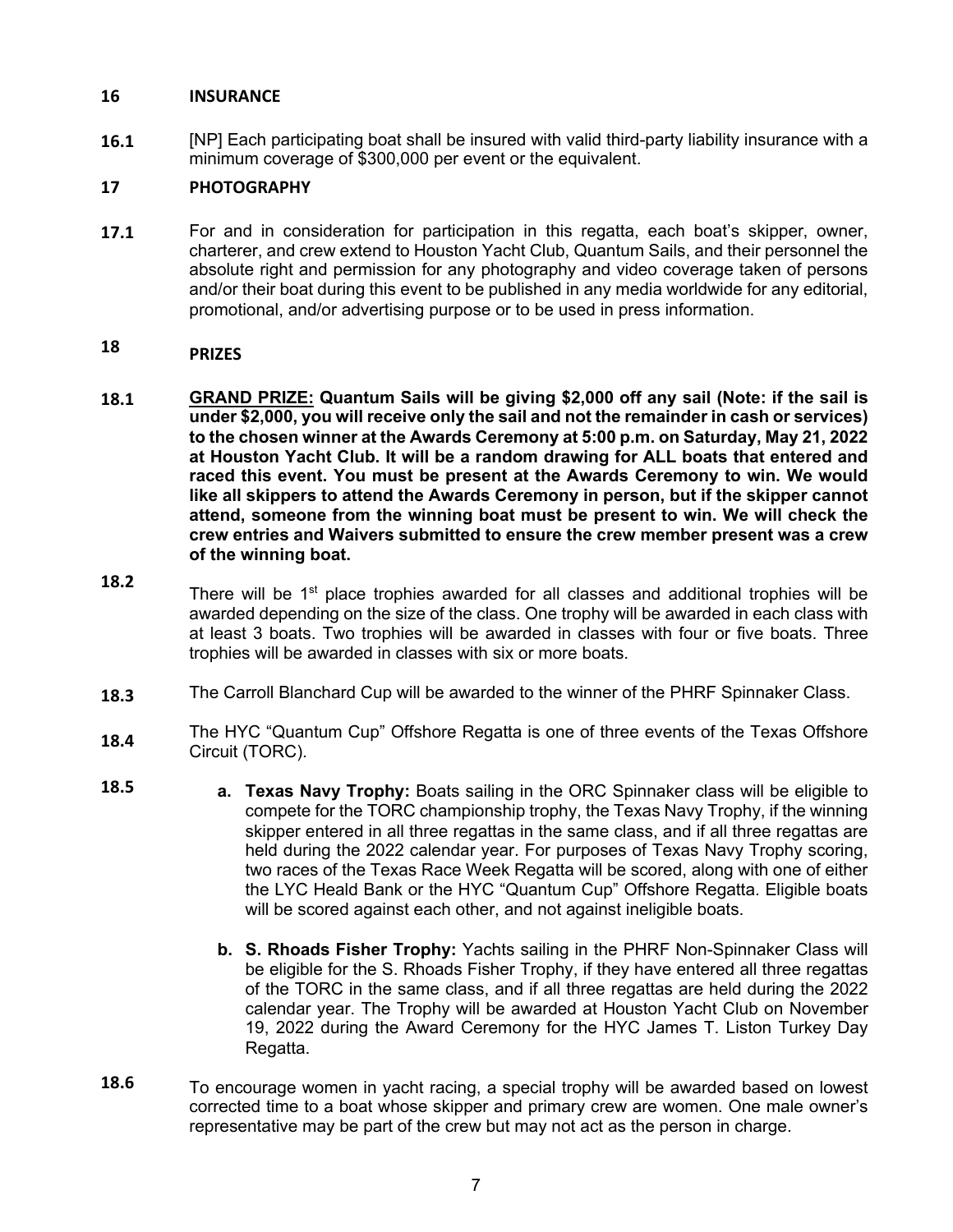### **19 FURTHER INFORMATION**

**19.1** For further information please contact Farley Fontenot, HYC Commodore, at commodorehyc2022@gmail.com or Yolanda Cortes Mares, HYC Race & Regatta Chair at ymares@earthlink.net.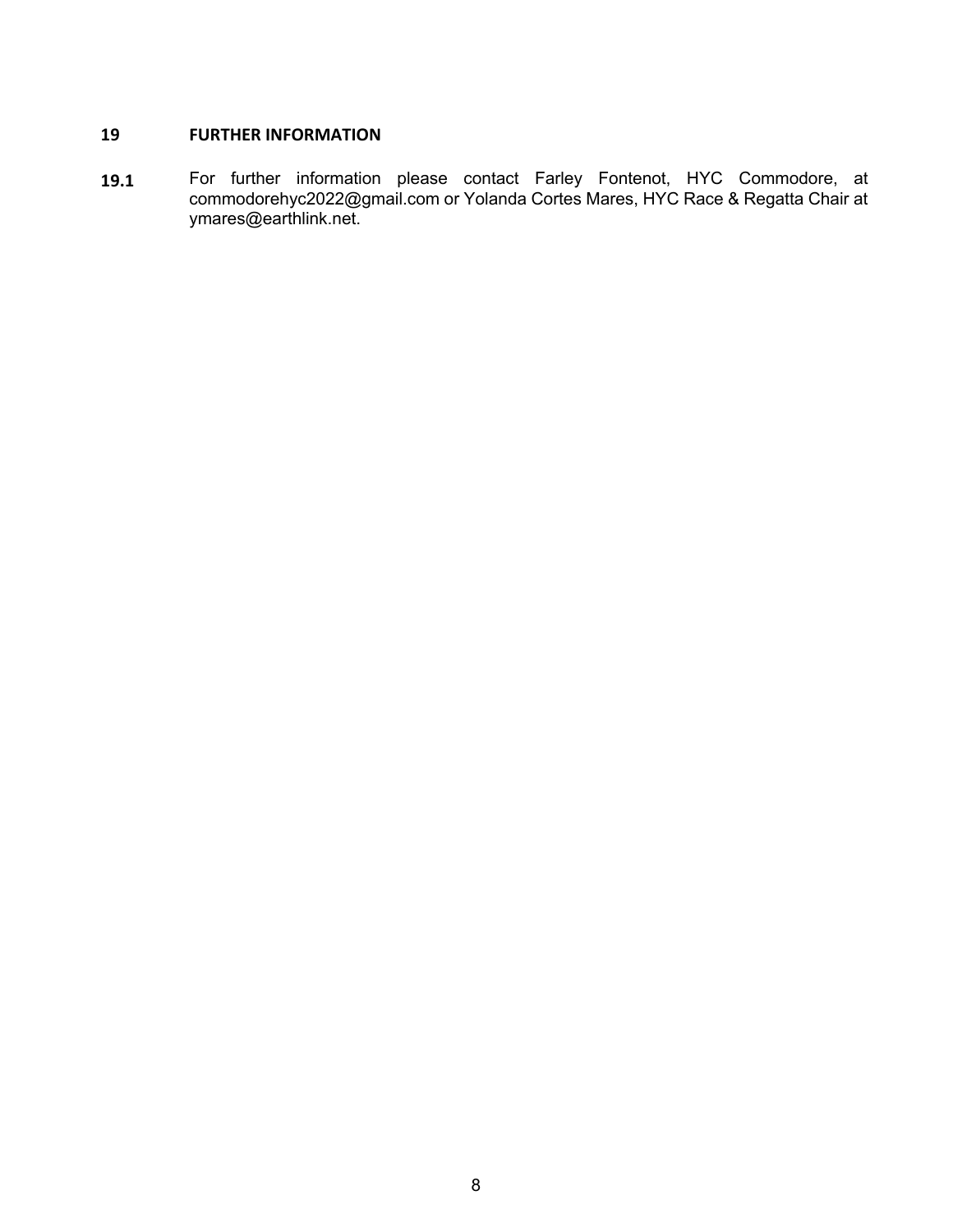### **ATTACHMENT A**

### **Safety Equipment Requirements – 2022 HYC QUANTUM CUP**

**Note: Organizing Authorities may add or delete items based on the conditions of their specific races.**

| <b>Section Name</b>                    | #     | <b>Requirement</b>                                                                                                                                                                                                                                                                                                                                                                                                                                                                                                                            | <b>HYC QUANTUM CUP Exception</b> | Meets Req. | Issue |
|----------------------------------------|-------|-----------------------------------------------------------------------------------------------------------------------------------------------------------------------------------------------------------------------------------------------------------------------------------------------------------------------------------------------------------------------------------------------------------------------------------------------------------------------------------------------------------------------------------------------|----------------------------------|------------|-------|
| <b>Definition</b>                      | 1.0.2 | Coastal: Races not far removed from shorelines, where rescue is likely to be quickly<br>available                                                                                                                                                                                                                                                                                                                                                                                                                                             |                                  |            |       |
| Overall                                | 1.1   | The Safety Equipment Requirements establish uniform minimum equipment and<br>training standards for a variety of boats racing in differing conditions. These regulations do<br>not replace, but rather supplement, the requirements of applicable local or national<br>authority for boating, the Racing Rules of Sailing, the rules of Class Associations and any<br>applicable rating rules.                                                                                                                                                |                                  |            |       |
| Overall:<br>Responsibility             | 1.2   | The safety of a boat and her crew is the sole and inescapable responsibility of the<br>"person in charge", as per RRS 46, who shall ensure that the boat is seaworthy and<br>manned by an experienced crew with sufficient ability and experience to face bad<br>weather. S/he shall be satisfied as to the soundness of hull, spars, rigging, sails and all<br>gear. S/he shall ensure that all safety equipment is at all times properly maintained and<br>safely stowed and that the crew knows where it is kept and how it is to be used. |                                  |            |       |
| Overall:<br>Responsibility             | 1.2.1 | Should there be an incident during a race the Organizing Authority or US Salling may<br>conduct an investigation to determine the facts of the incident and provide<br>recommendations. By participating in a race conducted under the SER, the person in<br>charge, each competitor and boat owner agrees to reasonably cooperate with the<br>organizing authority and US Sailing in the development of an independent incident<br>report.                                                                                                   |                                  |            |       |
| Overall:<br>Inspections                | 1.3   | A boat may be inspected at any time by an equipment inspector or measurer appointed<br>for the event. If she does not comply with these regulations, her entry may be rejected<br>or she will be subject to a protest filed by the RC. A Violation of the Safety Equipment<br>Requirements may result in a penalty other than disqualification.                                                                                                                                                                                               |                                  |            |       |
| Overall:<br>Equipment and<br>Knowledge | 1.4   | All equipment required shall function properly, be regularly checked, cleaned and<br>serviced, and be of a type, size and capacity suitable for the intended use and size of the<br>boat and the size of the crew. This equipment shall be readily accessible while underway<br>and, when not in use, stored in such a way that deterioration is minimized.                                                                                                                                                                                   |                                  |            |       |
| Overall: Secure<br>Storage             | 1.5   | A boat's heavy items such as batteries, stoves, toolboxes, anchors, chain and internal<br>ballast shall be secured.                                                                                                                                                                                                                                                                                                                                                                                                                           |                                  |            |       |
| Overall: Strength<br>of Build          | 1.6   | A boat shall be strongly built, watertight and, particularly with regard to hulls, decks and<br>cabin trunks, capable of withstanding solid water and knockdowns. A boat shall be<br>properly rigged and ballasted, be fully seaworthy and shall meet the standards set forth<br>herein. A boat's shrouds and at least one forestay shall remain attached at all times.                                                                                                                                                                       |                                  |            |       |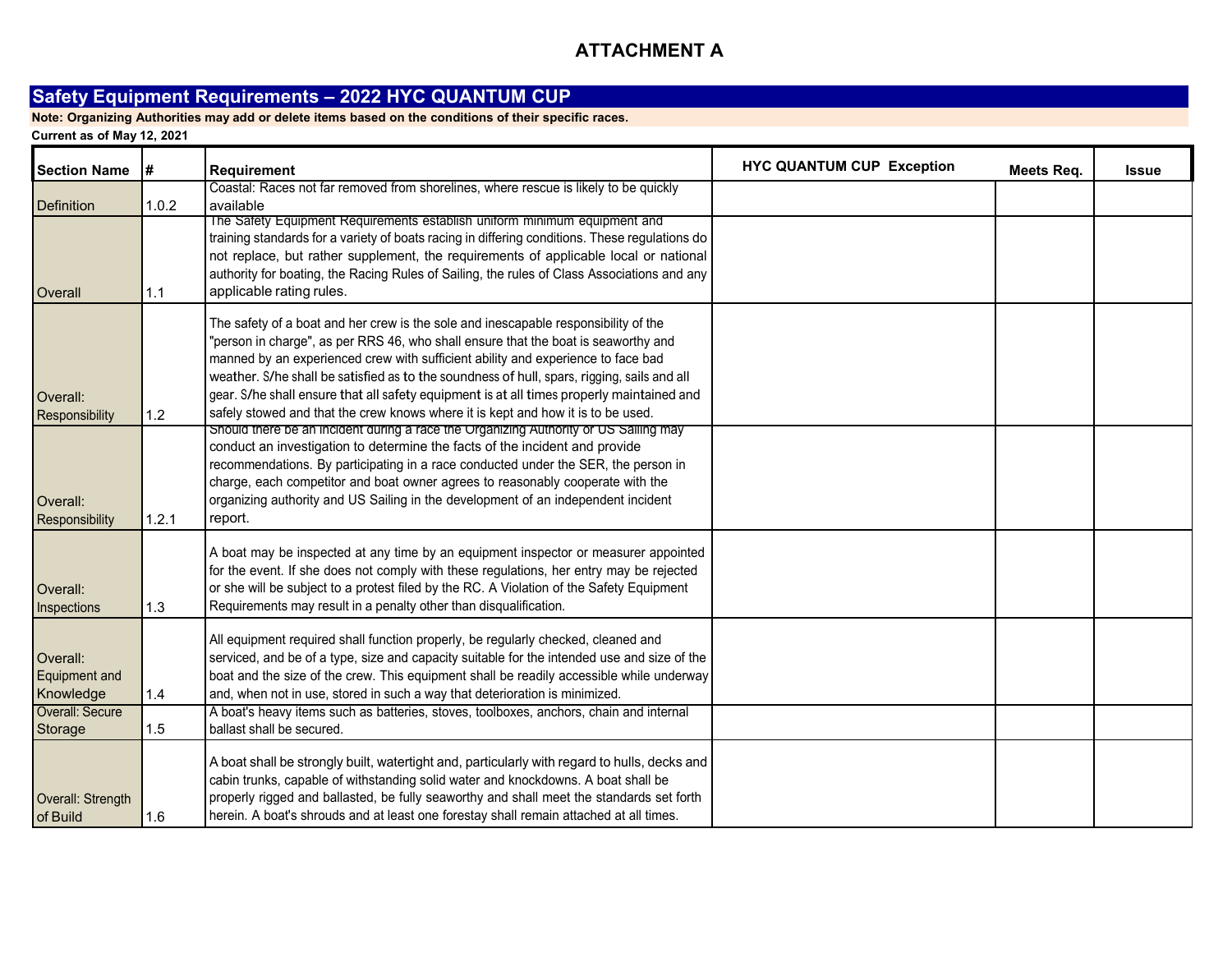**Note: Organizing Authorities may add or delete items based on the conditions of their specific races.**

| <b>Section Name</b>      | #       | <b>Requirement</b>                                                                         | <b>HYC QUANTUM CUP Exception</b> | Meets Req. | Issue |
|--------------------------|---------|--------------------------------------------------------------------------------------------|----------------------------------|------------|-------|
| Overall:                 |         | A boat's hull, including, deck, coach roof, windows, hatches and all other parts, shall    |                                  |            |       |
| Watertight               |         | form an integral watertight unit, and any openings in it shall be capable of being         |                                  |            |       |
| Integrity                | 1.7     | immediately secured to maintain this integrity.                                            |                                  |            |       |
| Hull and                 |         | A boat's companionway(s) shall be capable of being blocked off to main deck level          |                                  |            |       |
| Structure: Hull          |         | (sheerline). The method of blocking should be solid, watertight, and rigidly secured, if   |                                  |            |       |
| Openings                 | 2.1.1   | not permanent.                                                                             |                                  |            |       |
| Hull and                 |         |                                                                                            |                                  |            |       |
| Structure: Hull          |         | A boat's hatch boards, whether or not in position in the hatchway, shall be secured in a   |                                  |            |       |
| Openings                 | 2.1.2   | way that prevents their being lost overboard.                                              |                                  |            |       |
| Hull and                 |         | A boat's entire cockpit shall be solid, watertight, strongly fastened and/or sealed.       |                                  |            |       |
| Structure: Cockpit 2.1.3 |         | Weather-tight seat hatches are acceptable only if capable of being secured when closed.    |                                  |            |       |
|                          |         | A boat's cockpit drains shall be capable of draining six inches of water in 5 minutes. One |                                  |            |       |
| Hull and                 |         | square inch (645mm2) of effective drain per eight square feet (0.743m2) of cockpit sole    |                                  |            |       |
| Structure: Cockpit 2.1.4 |         | will meet this requirement.                                                                |                                  |            |       |
|                          |         | A boat's maximum cockpit volume for cockpits not open to the sea, including any            |                                  |            |       |
|                          |         | compartments capable of flooding, to lowest points of coaming over which water can         |                                  |            |       |
|                          |         | adequately escape, shall not exceed 0.08 x LOA x Max. Beam x Freeboard aft. The            |                                  |            |       |
|                          | 2.1.5.2 | cockpit sole shall be at least 0.02 x LOA above LWL.                                       |                                  |            |       |
| Hull and                 |         | A boat's through-hull openings below the waterline shall be equipped with sea cocks or     |                                  |            |       |
| Structure:               |         | valves, except for integral deck scuppers, speed transducers, depth finder transducers     |                                  |            |       |
| <b>Through Hulls</b>     | 2.1.6   | and the like; however a means of closing such openings shall be provided.                  |                                  |            |       |
| Hull and                 |         |                                                                                            |                                  |            |       |
| Structure:               |         | The boat must have a stability index greater than or equal to 103 or meet the              |                                  |            |       |
| Stability                | 2.2.2   | requirements of ISO 12217-2B.                                                              |                                  |            |       |
| Hull and                 |         |                                                                                            |                                  |            |       |
| Structure:               |         | A boat with moveable or variable ballast (water or canting keel) shall comply with the     |                                  |            |       |
| Stability                | 2.2.3   | requirements of Appendix K.                                                                |                                  |            |       |
| Hull and                 |         |                                                                                            |                                  |            |       |
| Structure:               |         | A boat's deck including the headstay shall be surrounded by a suitably strong enclosure,   |                                  |            |       |
| Lifelines                | 2.4.1   | typically consisting of lifelines and pulpits, meeting the requirements in 2.4.2 to 2.4.8. |                                  |            |       |
| Hull and                 |         |                                                                                            |                                  |            |       |
| Structure:               |         |                                                                                            |                                  |            |       |
| Lifelines                | 2.4.2   | A boat's stanchion and pulpit bases shall be within the working deck.                      |                                  |            |       |
| Hull and                 |         |                                                                                            |                                  |            |       |
| Structure:               |         | Bow pulpits may be open, but the opening between the vertical portion of stanchion         |                                  |            |       |
| Lifelines                | 2.4.3   | pulpit and any part of the boat shall not exceed 14.2" (360mm).                            |                                  |            |       |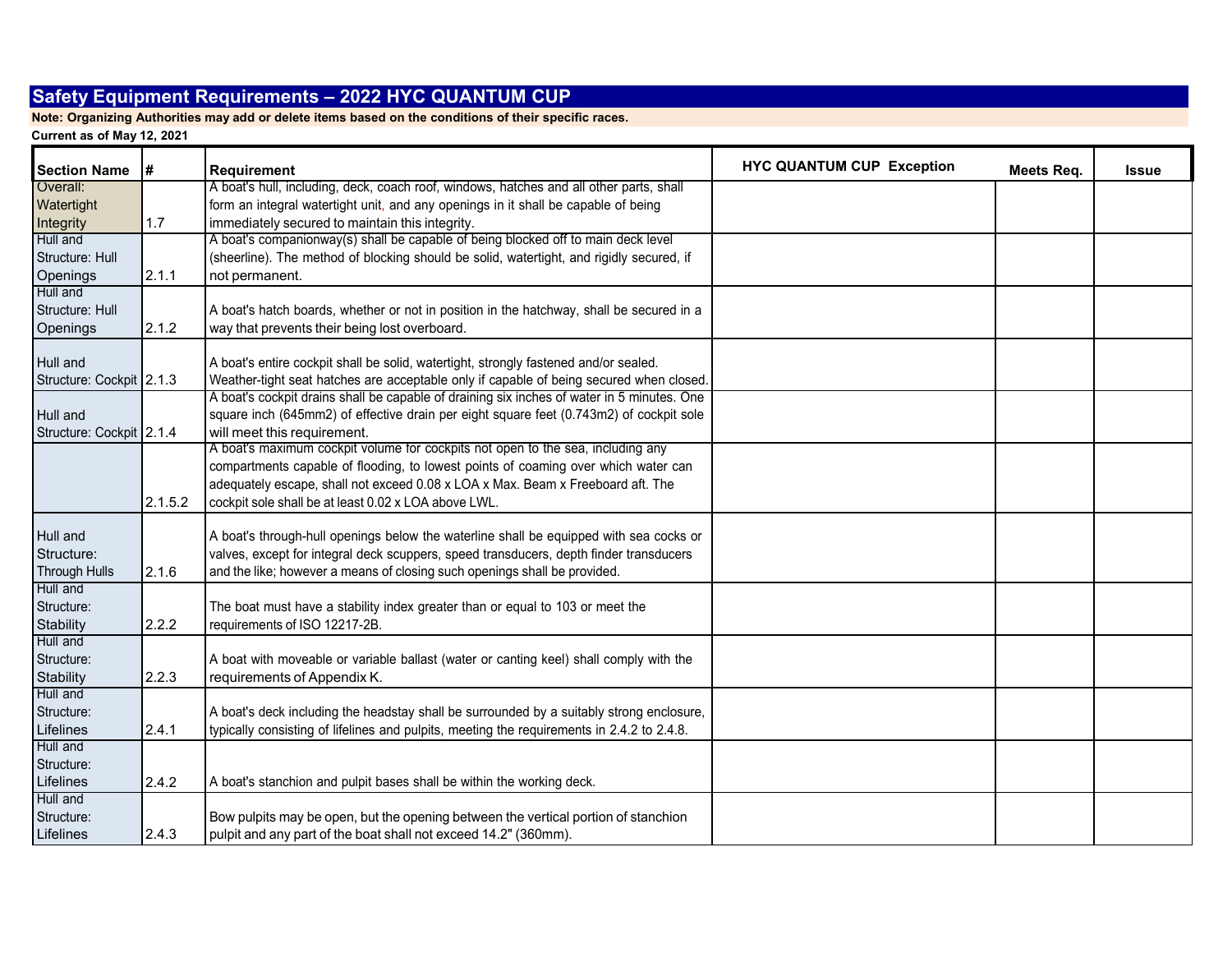**Note: Organizing Authorities may add or delete items based on the conditions of their specific races.**

| <b>Section Name</b>                           | #       | Requirement                                                                                                                                                                                                                                                                                                                                                                                                                                                                                                                                              | <b>HYC QUANTUM CUP Exception</b>                 | Meets Req. | <b>Issue</b> |
|-----------------------------------------------|---------|----------------------------------------------------------------------------------------------------------------------------------------------------------------------------------------------------------------------------------------------------------------------------------------------------------------------------------------------------------------------------------------------------------------------------------------------------------------------------------------------------------------------------------------------------------|--------------------------------------------------|------------|--------------|
| Hull and                                      |         | Lifelines shall be uncoated stainless steel wire. A multipart-lashing segment not to                                                                                                                                                                                                                                                                                                                                                                                                                                                                     | Vinyl coated lifelines may be used provided any  |            |              |
| Structure:                                    |         | exceed 4" per end termination for the purpose of attaching lifelines to pulpits is                                                                                                                                                                                                                                                                                                                                                                                                                                                                       | stained coating is removed to establish that the |            |              |
| Lifelines                                     | 2.4.4   | allowed. Lifelines shall be taut.                                                                                                                                                                                                                                                                                                                                                                                                                                                                                                                        | lifelines have not corroded.                     |            |              |
|                                               |         | Lifeline deflection shall not exceed the following: a) when a deflecting force of 9 lbs<br>(40N) is applied to a lifeline midway between supports of an upper or single lifeline, the                                                                                                                                                                                                                                                                                                                                                                    |                                                  |            |              |
|                                               |         |                                                                                                                                                                                                                                                                                                                                                                                                                                                                                                                                                          |                                                  |            |              |
|                                               |         | lifeline shall not deflect more than 2" (50mm). This measurement shall be taken at the<br>widest span between supports that are aft of the mast. b) When a deflecting force of 9                                                                                                                                                                                                                                                                                                                                                                         |                                                  |            |              |
|                                               |         | Ibs (40N) is applied midway between supports of an intermediate lifeline of all spans                                                                                                                                                                                                                                                                                                                                                                                                                                                                    |                                                  |            |              |
| Hull and                                      |         | that are aft of the mast, deflection shall not exceed 5" (120mm) from a straight line                                                                                                                                                                                                                                                                                                                                                                                                                                                                    |                                                  |            |              |
| Structure:                                    |         | between the stanchions.                                                                                                                                                                                                                                                                                                                                                                                                                                                                                                                                  |                                                  |            |              |
| Lifelines<br>Hull and                         | 2.4.4.1 |                                                                                                                                                                                                                                                                                                                                                                                                                                                                                                                                                          |                                                  |            |              |
| Structure:                                    |         |                                                                                                                                                                                                                                                                                                                                                                                                                                                                                                                                                          |                                                  |            |              |
| Lifelines                                     | 2.4.5   | The maximum spacing between lifeline supports (e.g. stanchions and pulpits) shall be                                                                                                                                                                                                                                                                                                                                                                                                                                                                     |                                                  |            |              |
| Hull and                                      |         | 87" (2.2m).<br>Boats under 30' (9.14m) shall have at least one lifeline with 18" (457mm) minimum                                                                                                                                                                                                                                                                                                                                                                                                                                                         |                                                  |            |              |
| Structure:                                    |         | height above deck, and a maximum vertical gap of 18" (457mm). Taller heights will                                                                                                                                                                                                                                                                                                                                                                                                                                                                        |                                                  |            |              |
| Lifelines                                     | 2.4.6   | require a second lifeline. The minimum diameter shall be 1/8" (3mm).                                                                                                                                                                                                                                                                                                                                                                                                                                                                                     |                                                  |            |              |
|                                               |         | Boats 30' and over (9.14m) shall have at least two lifelines with 24" (762mm) minimum                                                                                                                                                                                                                                                                                                                                                                                                                                                                    |                                                  |            |              |
| Hull and                                      |         | height above deck, and a maximum vertical gap of 15" (381mm). The minimum                                                                                                                                                                                                                                                                                                                                                                                                                                                                                |                                                  |            |              |
| Structure:                                    |         | diameter will be 5/32" (4mm) for boats to 43' (13.1m) and 3/16" (5mm) for boats over                                                                                                                                                                                                                                                                                                                                                                                                                                                                     |                                                  |            |              |
| Lifelines                                     | 2.4.7   | 43' (13.1m).                                                                                                                                                                                                                                                                                                                                                                                                                                                                                                                                             |                                                  |            |              |
|                                               |         | Toe rails shall be fitted around the foredeck from the base of the mast with a minimum                                                                                                                                                                                                                                                                                                                                                                                                                                                                   |                                                  |            |              |
| Hull and                                      |         | height of 3/4" (18mm) for boats under 30' (9.14m) and 1" (25mm) for boats over 30'. An                                                                                                                                                                                                                                                                                                                                                                                                                                                                   |                                                  |            |              |
| Structure:                                    |         | additional installed lifeline that is 1-2" (25-51mm) above the deck will satisfy this                                                                                                                                                                                                                                                                                                                                                                                                                                                                    |                                                  |            |              |
| Lifelines                                     | 2.4.8   | requirement for boats without toerails.                                                                                                                                                                                                                                                                                                                                                                                                                                                                                                                  |                                                  |            |              |
| Hull and<br>Structure:<br>Lifelines           | 2.4.9   | Trimarans are exempted from the lifeline requirement where there is a trampoline<br>outboard of the main hull, except that a lifeline must run from the top of a bow pulpit to<br>the forward crossbeam at the outboard edge of the bow net or foredeck. Catamarans<br>with trampoline nets between the hulls are exempted from the lifeline requirement. All<br>catamarans are exempted from the need for pulpits and lifelines across the bow.                                                                                                         |                                                  |            |              |
| Hull and<br>Structure:<br>Dewatering<br>pumps | 2.5.1   | A boat shall have a permanently installed manual bilge pump of at least a 10 GPM (37.8<br>liter per minute) capacity and which is operable from on deck with the cabin closed with<br>the discharge not dependent on an open hatch. Unless permanently attached to the<br>pump, the bilge pump handle shall be securely attached to the boat in its vicinity via a<br>lanyard or catch. A bilge pump discharge shall not be connected to a cockpit drain. The<br>bilge pump shall not discharge into a cockpit unless that cockpit opens aft to the sea. |                                                  |            |              |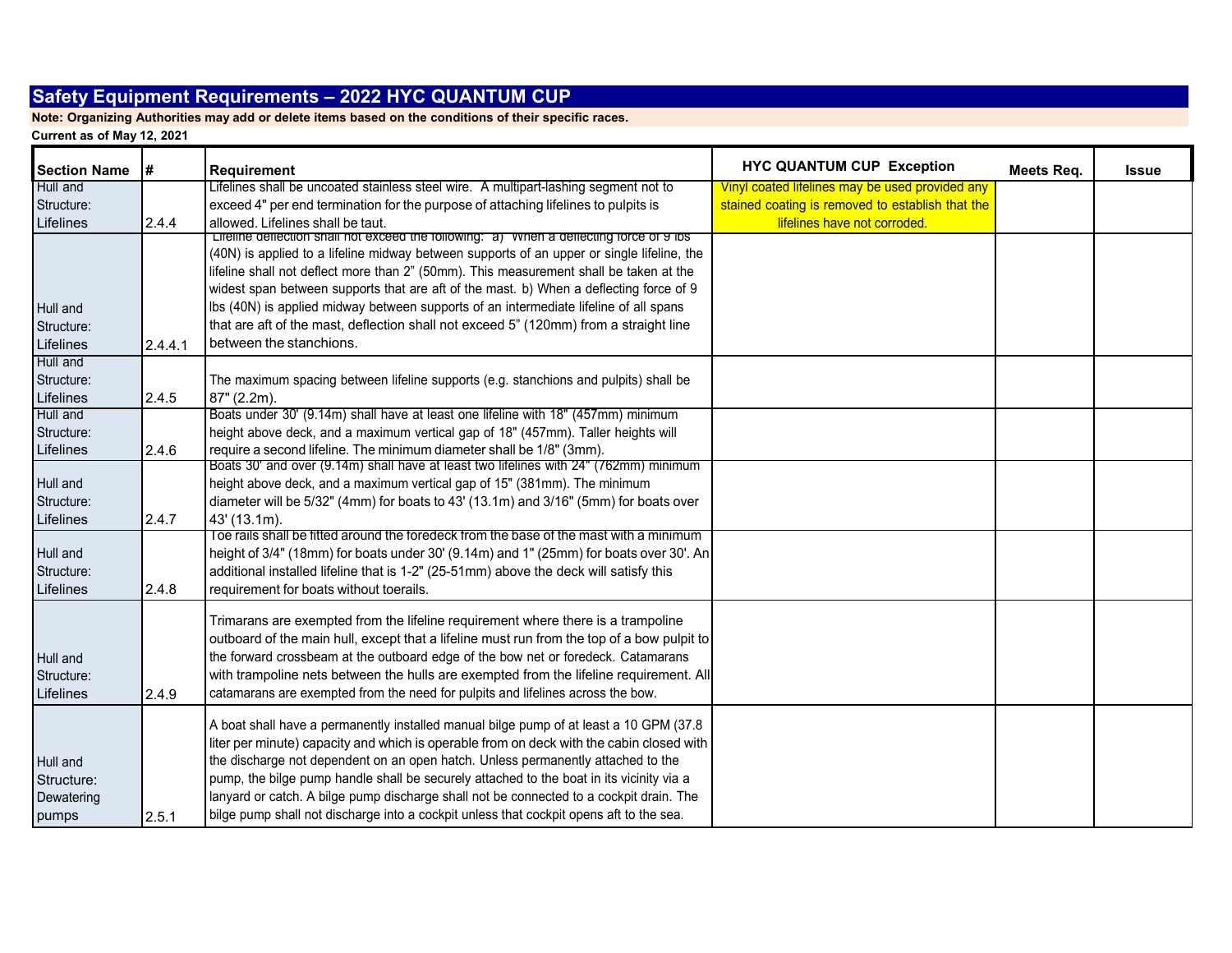**Note: Organizing Authorities may add or delete items based on the conditions of their specific races.**

| <b>Section Name</b>     | #     | <b>Requirement</b>                                                                          | <b>HYC QUANTUM CUP Exception</b> | Meets Req. | <b>Issue</b> |
|-------------------------|-------|---------------------------------------------------------------------------------------------|----------------------------------|------------|--------------|
| Hull and                |       |                                                                                             |                                  |            |              |
| Structure:              |       | A boat shall have a mechanical propulsion system that is quickly available and capable      |                                  |            |              |
| Mechanical              |       | of driving the boat at a minimum speed in knots equivalent to the square root of LWL in     |                                  |            |              |
| Propulsion              | 2.7.2 | feet (1.8 times the square root of the waterline in meters) for 4 hours.                    |                                  |            |              |
| Hull and                |       |                                                                                             |                                  |            |              |
| Structure:              |       |                                                                                             |                                  |            |              |
| Mechanical              |       | The boat's engine and generator installation (if so equipped) must conform to ABYC,         |                                  |            |              |
| Propulsion              | 2.7.3 | ISO, or U.S. Coast Guard standards.                                                         |                                  |            |              |
|                         |       | Each crewmember shall have a life jacket that provides at least 33.7lbs (150N) of           |                                  |            |              |
|                         |       | buoyancy, intended to be worn over the shoulders (no belt pack), meeting either U.S.        |                                  |            |              |
|                         |       | Coast Guard or ISO specifications. Alternatively, each crewmember shall have an             |                                  |            |              |
| Safety Equipment:       |       | inherently buoyant off-shore life jacket that provides at least 22lbs (100N) of buoyancy    |                                  |            |              |
| Personal                | 3.1.1 | meeting either U.S. Coast Guard or ISO specifications.                                      |                                  |            |              |
|                         |       | Life jackets shall be equipped with crotch or leg straps, a whistle, a waterproof light, be |                                  |            |              |
|                         |       | fitted with marine-grade retro-reflective material, and be clearly marked with the boat's   |                                  |            |              |
|                         |       | or wearer's name, and be compatible with the wearer's safety harness. If the life jacket    |                                  |            |              |
| Safety Equipment:       |       | is inflatable, it shall be regularly checked for air retention.                             |                                  |            |              |
| Personal                | 3.1.2 | Each crewmember shall have a safety harness and compatible safety tether not more           |                                  |            |              |
|                         |       | than 6'7" (2m) long with a minimum tensile strength of 4500 lb. (20kN). The tether shall    |                                  |            |              |
| Safety Equipment:       |       | have a snap hook at its far end and a means to quickly disconnect the tether at the chest   |                                  |            |              |
| Personal                | 3.1.4 | end.                                                                                        |                                  |            |              |
|                         |       | A boat shall carry jacklines with a breaking strength of at least 4500 lb. (20kN) which     |                                  |            |              |
| Safety Equipment:       |       | allow the crew to reach all points on deck, connected to similarly strong attachment        |                                  |            |              |
| <b>Deck Safety</b>      | 3.2.1 | points, in place while racing.                                                              |                                  |            |              |
|                         |       |                                                                                             |                                  |            |              |
| Safety Equipment:       |       | Multihulls must have jacklines or attachment points that are accessible when the boat is    |                                  |            |              |
| <b>Deck Safety</b>      | 3.2.3 | inverted.                                                                                   |                                  |            |              |
|                         |       | A boat racing between sunset and sunrise shall carry navigation lights that meet U. S.      |                                  |            |              |
| Safety Equipment:       |       | Coast Guard or applicable government requirements mounted so that they will not be          |                                  |            |              |
| Navigation Lights 3.3.1 |       | obscured by the sails nor be located below deck level.                                      |                                  |            |              |
|                         |       |                                                                                             |                                  |            |              |
| Safety Equipment:       |       | A boat shall carry fire extinguisher(s) that meets U.S. Coast Guard or applicable           |                                  |            |              |
| Fire Extinguishers 3.4  |       | government requirements, when applicable.                                                   |                                  |            |              |
|                         |       |                                                                                             |                                  |            |              |
| Safety Equipment:       |       |                                                                                             |                                  |            |              |
| Sound Producing         |       | A boat shall carry sound-making devices that meets U.S. Coast Guard or applicable           |                                  |            |              |
| Equipment               | 3.5   | government requirements, when applicable.                                                   |                                  |            |              |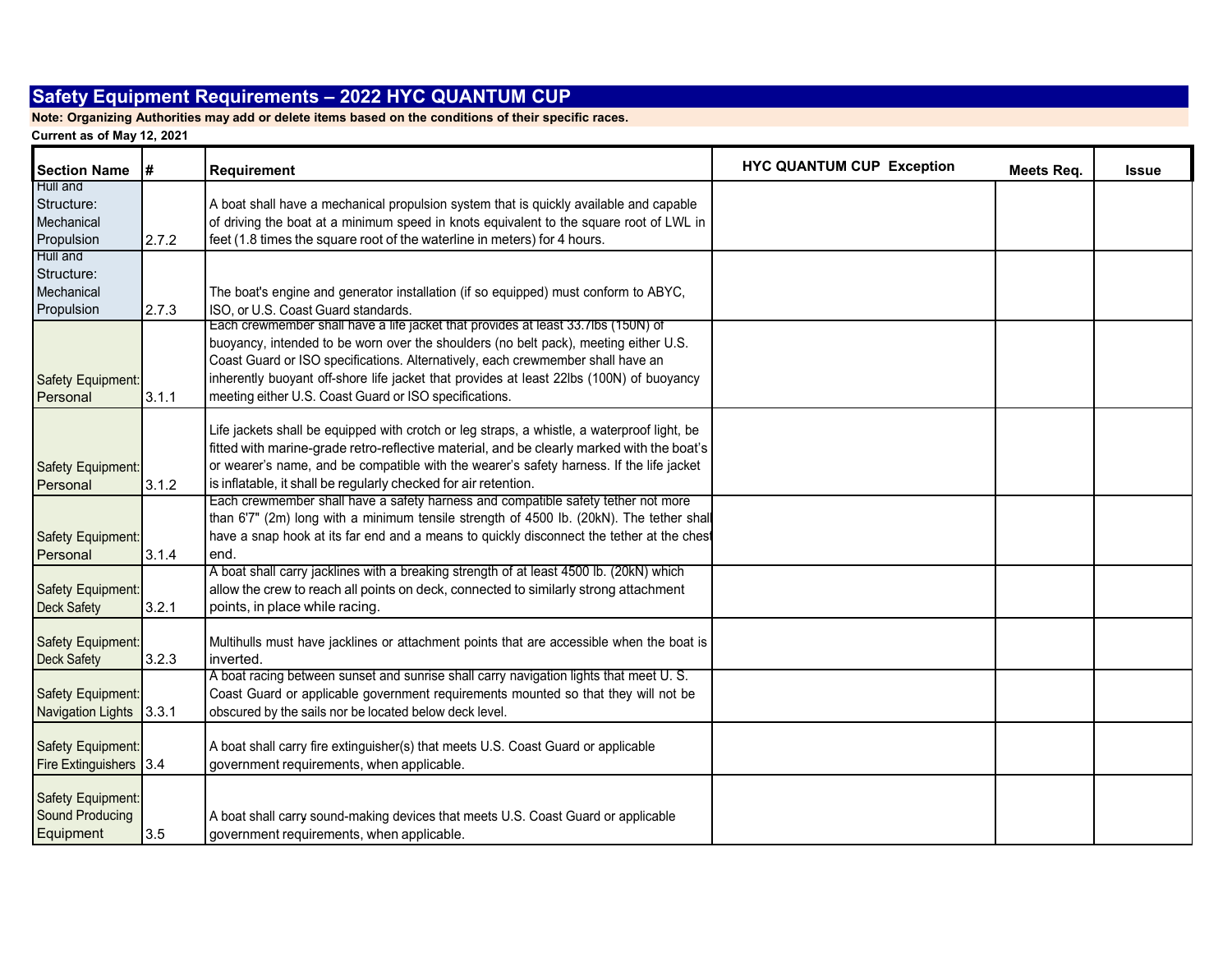**Note: Organizing Authorities may add or delete items based on the conditions of their specific races.**

| <b>Section Name</b>                                    | l#    | Requirement                                                                                                                                                                                                                                                                                                                                                                                                                                                                     | <b>HYC QUANTUM CUP Exception</b>                                                                                                   | Meets Req. | <b>Issue</b> |
|--------------------------------------------------------|-------|---------------------------------------------------------------------------------------------------------------------------------------------------------------------------------------------------------------------------------------------------------------------------------------------------------------------------------------------------------------------------------------------------------------------------------------------------------------------------------|------------------------------------------------------------------------------------------------------------------------------------|------------|--------------|
| Safety Equipment:<br><b>Visual Distress</b><br>Signals | 3.6.2 | A boat shall carry one SOLAS orange smoke flares not older than the expiration date.                                                                                                                                                                                                                                                                                                                                                                                            | <b>SOLAS Flares are strongly recommended but</b><br>current US Coast Guard approved flares may be<br>used in lieu of SOLAS flares. |            |              |
| Safety Equipment:<br><b>Visual Distress</b><br>Signals | 3.6.4 | A boat shall carry three SOLAS red hand flares not older than the expiration date.                                                                                                                                                                                                                                                                                                                                                                                              | <b>SOLAS Flares are strongly recommended but</b><br>current US Coast Guard approved flares may be<br>used in lieu of SOLAS flares. |            |              |
| Safety Equipment:<br><b>Visual Distress</b><br>Signals | 3.6.5 | Boat flares stored inside of life rafts may not be used to satisfy the flare requirement.                                                                                                                                                                                                                                                                                                                                                                                       |                                                                                                                                    |            |              |
| Safety Equipment:<br><b>Man Overboard</b>              | 3.7.1 | A boat shall carry a Lifesling or equivalent man overboard rescue device equipped with a<br>self igniting light stored on deck and ready for immediate use.                                                                                                                                                                                                                                                                                                                     |                                                                                                                                    |            |              |
| Safety Equipment:<br><b>Man Overboard</b>              | 3.7.2 | A boat snall nave a man overboard pole and flag, with a lifebuoy, a self-ighiting light, a<br>whistle, and a drogue attached. A self-inflating Man Overboard Module, Dan Buoy or<br>similar device will satisfy this requirement. Self-inflating apparatus shall be tested and<br>serviced in accordance with the manufacturer's specifications. These items shall be<br>stored on deck, ready for immediate use, and affixed in a manner that allows for a<br>"quick release". |                                                                                                                                    |            |              |
| Safety Equipment:<br>Man Overboard                     | 3.7.3 | A boat shall have a throwing sock-type heaving line of 50' (15m) or greater of floating<br>polypropylene line readily accessible to the cockpit.                                                                                                                                                                                                                                                                                                                                |                                                                                                                                    |            |              |
| Safety Equipment:<br><b>Man Overboard</b>              | 3.7.4 | A boat shall carry a Coast Guard or applicable government approved "throwable<br>device". If the device carried under 3.7.1 or 3.7.2 satisfies this requirement, then no<br>additional device is needed.                                                                                                                                                                                                                                                                        |                                                                                                                                    |            |              |
| Safety Equipment:<br>Emergency<br>Communications 3.8.1 |       | A boat shall have a permanently installed 25-watt VHF radio connected to a masthead<br>antenna by a co-axial feeder cable with no more than a 40% power loss. Such radio<br>shall have DSC capability, have an antenna of at least 15" (381mm) in length, be<br>connected to or have an internal GPS, and have the assigned MMSI number (unique to<br>the boat) programed into the VHF.                                                                                         |                                                                                                                                    |            |              |
| Safety Equipment:<br>Emergency<br>Communications 3.8.2 |       | A boat shall have a watertight handheld VHF radio or a handheld VHF radio with<br>waterproof cover. This radio shall have DSC/GPS capability with an MMSI number<br>properly registered to the vessel.                                                                                                                                                                                                                                                                          |                                                                                                                                    |            |              |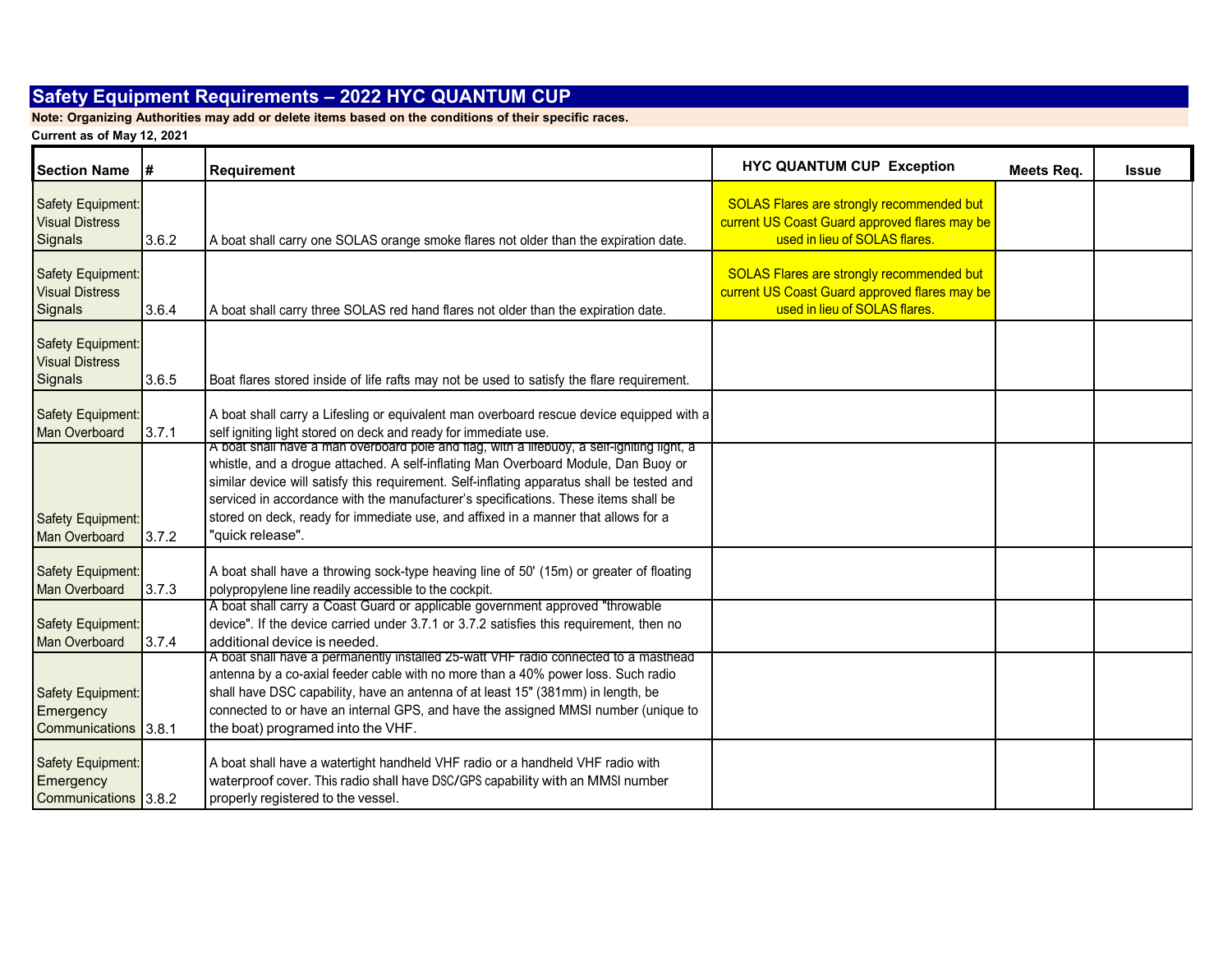**Note: Organizing Authorities may add or delete items based on the conditions of their specific races.**

| <b>Section Name</b>                                     | l#     | <b>Requirement</b>                                                                                                                                                                                                                                                                    | <b>HYC QUANTUM CUP Exception</b> | Meets Reg. | <b>Issue</b> |
|---------------------------------------------------------|--------|---------------------------------------------------------------------------------------------------------------------------------------------------------------------------------------------------------------------------------------------------------------------------------------|----------------------------------|------------|--------------|
| Safety Equipment:<br>Emergency                          |        |                                                                                                                                                                                                                                                                                       |                                  |            |              |
| Communications 3.14                                     |        | A boat shall carry a GPS receiver.                                                                                                                                                                                                                                                    |                                  |            |              |
| Safety Equipment:<br>Emergency<br>Communications 3.15   |        | A boat shall carry an electronic means to record the position of a man overboard within<br>ten seconds. This may be the same instrument listed in 3.14.                                                                                                                               |                                  |            |              |
| Safety Equipment:<br>Emergency<br>Communications 3.16.2 |        | A boat shall carry either a 406MHz EPIRB which is properly registered to the boat, or a<br>floating 406MHz Personal Locator Beacon, registered to the owner with a notation in<br>the registration that it is aboard the boat. This device shall be equipped with an internal<br>GPS. |                                  |            |              |
| Safety Equipment:<br>Navigation                         | 3.18   | A boat shall have a permanently installed depth sounder that can measure to depths of<br>at least 200 ft. (61m).                                                                                                                                                                      |                                  |            |              |
| Safety Equipment:<br>Navigation                         | 3.19.1 | A boat shall have a permanently mounted magnetic compass independent of the boat's<br>electrical system suitable for steering at sea.                                                                                                                                                 |                                  |            |              |
| Safety Equipment:<br>Navigation                         | 3.20   | A boat shall have non-electronic charts that are appropriate for the race area.                                                                                                                                                                                                       |                                  |            |              |
| Safety Equipment:<br>Damage Control                     | 3.22   | A boat shall carry soft plugs of an appropriate material, tapered and of the appropriate<br>size, attached or stowed adjacent to every through-hull opening.                                                                                                                          |                                  |            |              |
| Gear: Anchoring                                         | 3.23   | A boat shall carry one anchor, meeting the anchor manufacturer's recommendations<br>based on the yacht's size, with a suitable combination of chain and line.                                                                                                                         |                                  |            |              |
| Gear: Lights                                            | 3.24.1 | A boat shall carry a watertight, high-powered searchlight, suitable for searching for a<br>person overboard at night or for collision avoidance.                                                                                                                                      |                                  |            |              |
| Gear: Lights                                            | 3.24.3 | A boat shall carry at least two watertight flashlights with spare batteries in addition to<br>the requirement of 3.24.1.                                                                                                                                                              |                                  |            |              |
| Gear: Medical Kits 3.25                                 |        | A boat shall carry a first aid kit and first aid manual suitable for the likely conditions of<br>the passage and the number of crew aboard.                                                                                                                                           |                                  |            |              |
| Gear: Radar<br><b>Reflectors</b>                        | 3.26   | A boat shall carry an 11.5" (292mm) diameter or greater octahedral radar reflector or<br>one of equivalent performance.                                                                                                                                                               |                                  |            |              |
|                                                         | 3.27.1 | A boat shall carry two sturdy buckets of at least two gallons (8 liters) capacity with<br>lanyards attached.                                                                                                                                                                          |                                  |            |              |